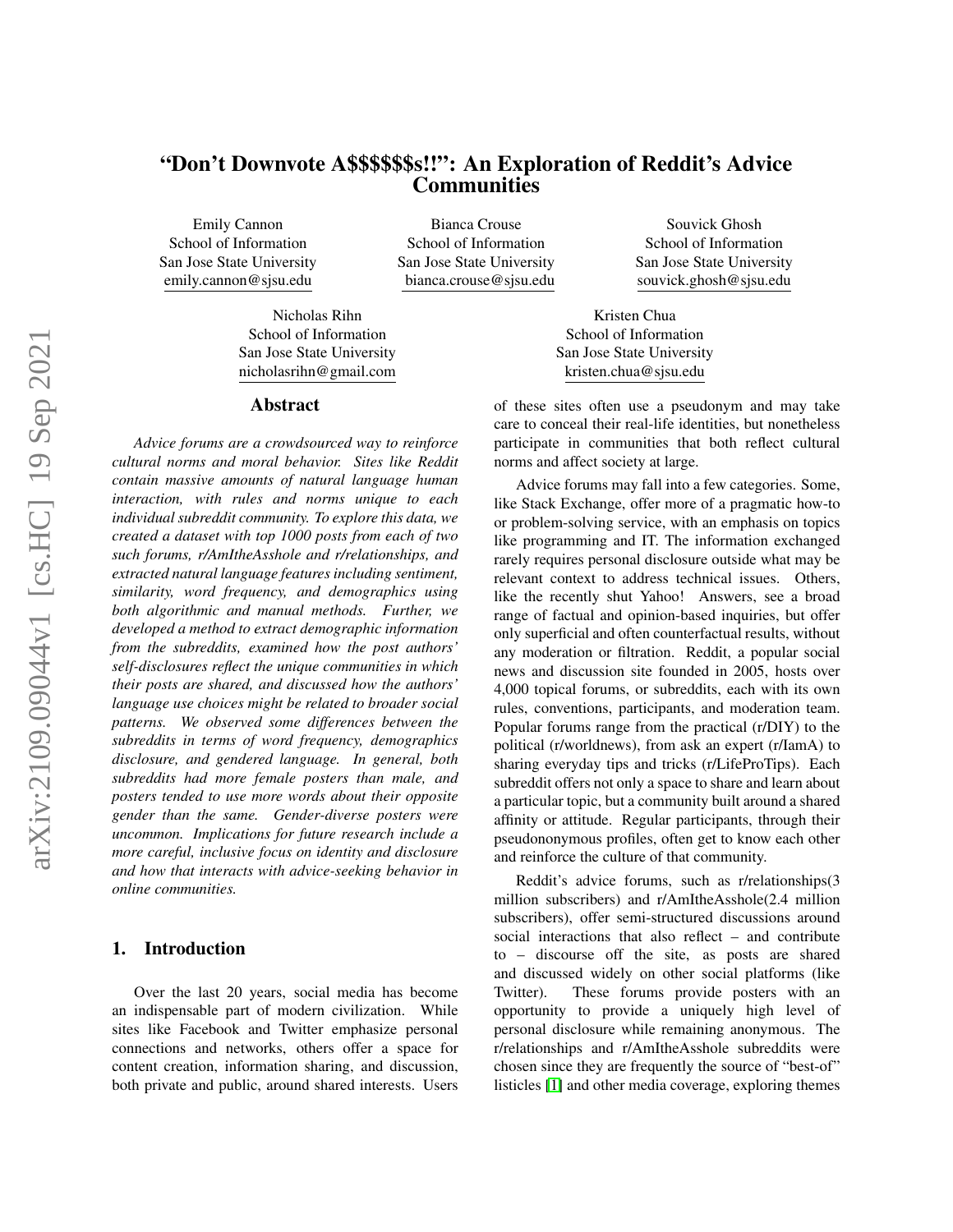around sexism [\[2\]](#page-9-1) and politics [\[3\]](#page-9-2), as well as scholarly research [\[4\]](#page-9-3). We are interested in analyzing the users, interaction metrics, and text of some of these forums, as well as drawing distinctions between them.

Based on our observations of the target subreddits, we predicted that most users requesting advice are in their 20s and 30s and are evenly split between men and women. Although in general male users outnumber female users on Reddit by about 2:1 [\[5\]](#page-9-4), we believe the demographics are more evenly split on advice subreddits because they appear to be more popular with women. The lower number of posts by males seeking advice can be attributed to the societal definitions of masculinity and advice seeking which is considered a predominantly female genre both historically as well as academically [\[6\]](#page-9-5). Also, posts have more interaction (upvotes, downvotes, comments, rewards) if they are "entertaining" in some way. For example, if the post is outlandish or if the advice requester is arguing with the commenters.

Advice forums reinforce cultural norms and moral decision-making in a crowdsourced fashion. Forum posters can appeal to the wisdom of the crowd and find themselves redeemed or appropriately chastened, while all participants and observers gain new insight into "good" and "bad" behavior. What biases might be inherent in this system? Who seeks advice from such a forum, and what do they hope to learn from it? What is it about the advice-seeking itself that garners community input? By answering these questions, we can gain valuable insights into how users interact with social media platforms.

In this paper, we have explored these questions by applying various natural language processing techniques on Reddit post data. We created a dataset containing the natural language of Reddit forums, which contain massive amounts of genuine interactions that are largely uninfluenced by third party stakeholders. The main contribution of this paper is an exploration of how natural language processing tools and techniques can be used to examine Reddit, whether those examinations are fruitful, and limitations and opportunities with this type of data. Our research questions could be summarized as follows:

RQ1: What natural language features can we extract from unstructured Reddit posts?

RQ2: How do online communities with specific and similar interests compare in terms of their natural language features, such as sentiment scores and high frequency words?

RQ3: Is there any correlation between a post's natural language features and its engagement metrics?

The Introduction (Section 1) is followed by Section

2 which describes current research using Reddit data and explores related psychological and Human-Computer Interaction (HCI) works. Next, Section 3 includes the description of the data collected. Section 4 explains the feature generation process and the machine learning algorithms used for analysis. Section 5 discusses the results of our analysis while Section 6 provides an overall summary of the work done, points out the limitations and provides direction for future research.

### 2. Background and Related Works

The value of social media sites as an information resource is well established. On a surface level, various social media sites including Facebook, Twitter, Reddit, and numerous others appear relatively similar. However, each site contains information flows that dictate the depth, truthfulness, and originality of interactions. Cinelli et al. (2021) [\[7\]](#page-9-6) explored the frequency of echo chambers across different social media platforms, finding that Facebook and Twitter are more prone to siloed information exchanges. Choi et al. (2016) [\[8\]](#page-9-7) compared social media sites to learn their individual qualities as resources for analysis. They measured frequency of posting, presence of external links, and uniqueness of word usage. These types of analysis provide a framework for selecting the appropriate social media site for a given research question.

Among the major social media platforms, Reddit is a particularly rich resource. While Reddit communication remains entirely digital, Nevard (2018) [\[9\]](#page-9-8) suggested that Reddit is a public sphere that extends beyond the boundaries of the Reddit environment and influences individuals as they interact with society at large. Yadav et al. (2021) [\[10\]](#page-9-9) highlighted the absence of marketing schemes on Reddit, as individual users can report spam. This feature of Reddit ensures the genuineness of the individuals by reducing incentives for profit and discouraging misaligned motivations. Another key feature of Reddit is the presence of metadata provided by the author of the posts. This often appears in a shorthand format that can be extracted using natural language processing tools (Haworth et al., 2021) [\[11\]](#page-9-10). Collisson et al. (2018) [\[12\]](#page-9-11) highlighted this feature, and concluded that Reddit "seems to be an ideal source of real-world, dyadic data from people seeking and offering relationship advice" (Collission et al., 2018, p. 302).

Reddit is built upon a vast and diverse ecosystem of subreddits. The benefits of Reddit as a data source are common across many of these subreddits, and it is common for researchers to draw on individual subreddits to collect social media data that fits the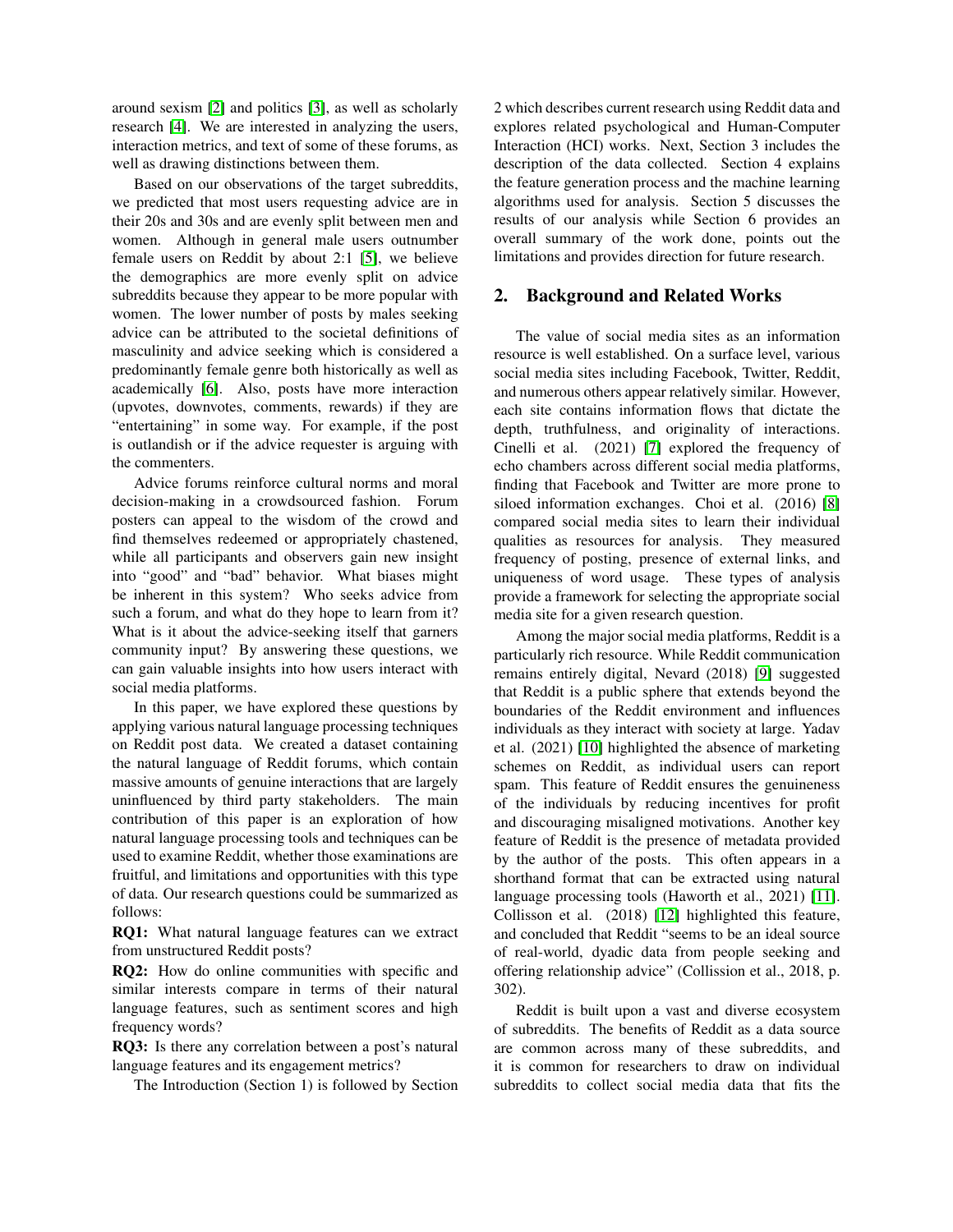criteria for their work. For example, Collisson et al. (2018) [\[12\]](#page-9-11) specifically examined the subreddit called r/relationships where posters seek individualized relationship advice. The subreddit r/AmItheAsshole is an immensely valuable expression of human morality and ethics that proves useful across multiple domains of study, including gender, psychology, ethics and morality, human computer interaction, and sociology. O'Brien (2020) [\[13\]](#page-9-12) created a public dataset of r/AmItheAsshole posts to support such explorations.

Studies examining gender differences on Reddit endeavor to profile the experiences and behaviors of different gender groups across the site. This type of profiling could lead to improved understanding of gender dynamics transferable to a broad range of social interactions. Thelwall & Stuart (2019) [\[14\]](#page-9-13) found gender differences in participation rates across different subreddits. Flesch (2019) [\[15\]](#page-9-14) established the practice of collecting gender information from posters' self-declaration, and confirmed the value of extracting linguistic features from the Reddit corpora to understand gender differences as they relate to different discussion themes. While these works capture gender participation within the Reddit ecosystem, Li et al. (2019) [\[16\]](#page-9-15) replicated established gender theories in anonymous digital communities. Their results showed a connection between emotional disclosures and assumptions of female identity.

The anonymity present on Reddit creates a unique space where posters are often willing to disclose personal experiences more candidly than normal. This creates a vast collection of personal accounts that psychologists can use to research the human mind using unobtrusive methods. Curiskis et al. (2007) [\[17\]](#page-9-16) studied data processing techniques to improve the usability of such data, because a careful analysis of linguistic features can reveal significant insight into the cognition and emotion of both posters and commenters [\[12,](#page-9-11) [18,](#page-9-17) [19\]](#page-9-18). Jaerch et al. (2015) [\[20\]](#page-9-19) investigated the relationship between user reputation and engagement on the site. The possibility of transferring results across subreddits is a persistent theme in the literature. Most notably, Botzer et al. (2021) [\[4\]](#page-9-3) classified the moral judgements of r/AmItheAsshole, then applied that knowledge to numerous other subreddits. Their results revealed characteristics of individual posters whose behavior is deemed to have a negative morale valence. Botzer et al.'s (2021) [\[4\]](#page-9-3) work is relevant from a psychological perspective, but also as an example of the value of Reddit for designing artificial intelligence. The r/AmItheAsshole subreddit asks participants to tag the original posts as a judgement of the original poster's behavior. In addition to Botzer et

al. (2021) [\[4\]](#page-9-3), Zhou et al. (2021) [\[18\]](#page-9-17) and Lourie et al. (2021) [\[21\]](#page-9-20) utilized r/AmItheAsshole for the development of machine learning systems that classify or generate ethical decisions.

## 3. Dataset

To answer our research questions, it was necessary to obtain data from two of the popular subreddits. First, we collected a sample of posts from two popular advice forums on Reddit: r/AmItheAsshole and r/relationships. We used the Reddit API to scrape the top 1,000 posts in the month prior to the collection date from each subreddit [\[22\]](#page-9-21). In all, we collected 989 posts from r/AmItheAsshole (AITA) and 977 from r/relationships. Features collected include unique post ID, created timestamp, post title and text, gilded count, "flair" label, number of comments, overall score, and upvote ratio. In Table [1,](#page-2-0) we provide a brief summary of the features for each of the two subreddits.

<span id="page-2-0"></span>

| Feature                  | <b>AITA</b> | Relationships |
|--------------------------|-------------|---------------|
| Total "Reddit gold"      | 52          | 5             |
| Comment count            | 539.53      | 34.38         |
| Score                    | 4430.38     | 86.58         |
| Upvote ratio             | 0.96        | 0.83          |
| Word count               | 461.51      | 516.42        |
| <b>AFINN</b> sentiment   | $-4.12$     | 5.09          |
| <b>AFINN</b> adjusted    | $-0.97$     | 1.05          |
| Vader compound           | 0.30        | 0.30          |
| Vader negative sentiment | 0.09        | 0.09          |
| Vader positive sentiment | 0.12        | 0.12          |
| Cosine similarity        | 0.68        | 0.60          |
| Masculine words          | 12.99       | 18.18         |
| Feminine words           | 18.47       | 12.89         |
| Median age               | 25          | 25            |
|                          |             |               |

Table 1: Summary of Data Features by Subreddit. (For definitions, see Section 4.4. Numbers represent averages except where otherwise stated.)

We processed the text and used a variety of algorithms to generate scores and counts to add to the dataset. Columns added to the dataset included word count, sentiment (VADER positive, negative, and compound as well as AFINN score), cosine similarity, a count of instances of "masculine" and "feminine" words in each post, and the age and gender of the original poster (when available). Each of these will be explored later in the paper, as the text analysis process itself creates interesting pieces of analysis.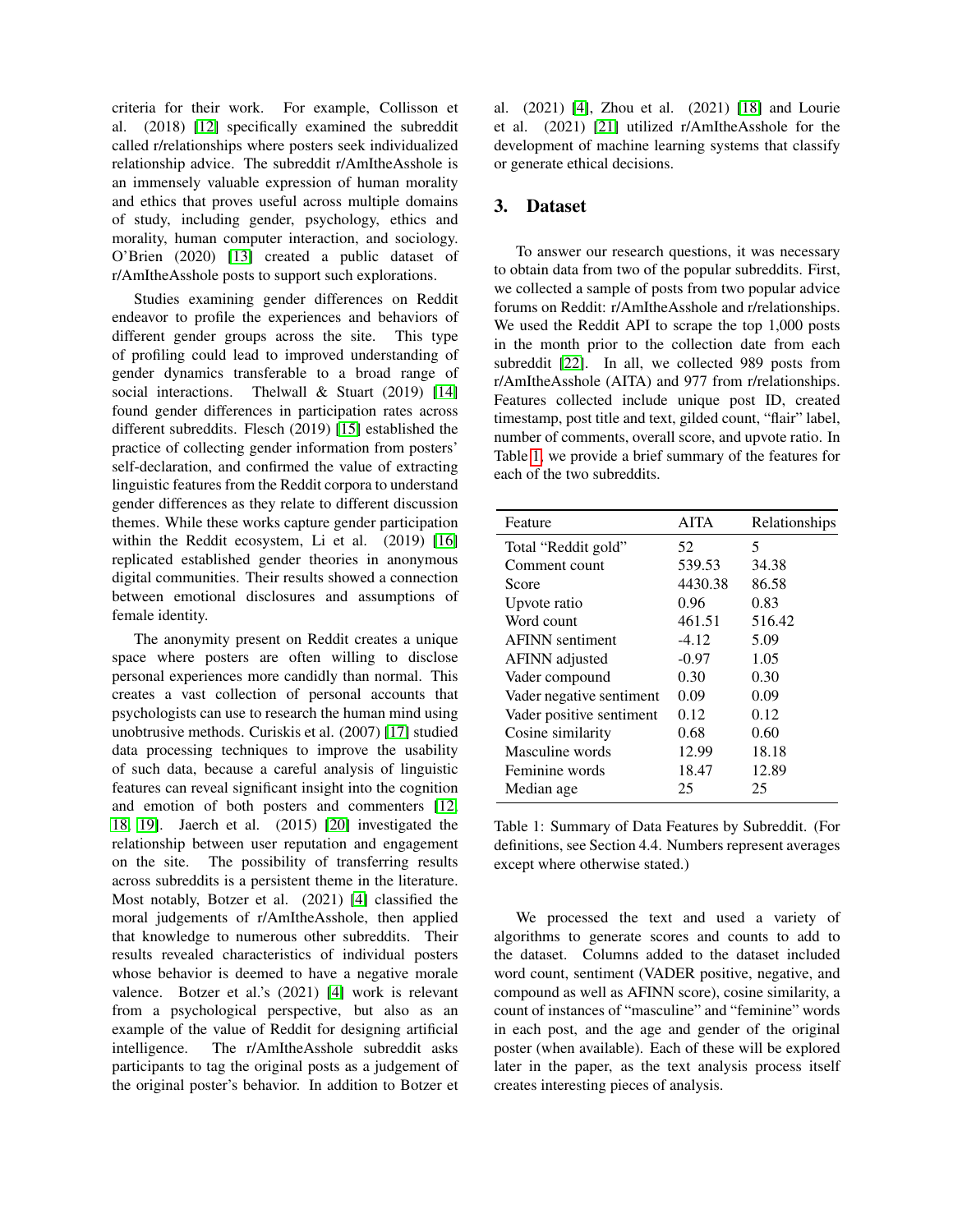### 4. Methodology

In this section, we explain how we generated and used quantitative data and encoded labels to perform regression analysis and clustering. Our analysis, as explained in the following subsections, helped us to identify patterns in the data.

### 4.1. Text Analysis

Analyzing Reddit posts without performing text analysis would be very limiting, since most of what makes Reddit interesting is in the rich, unstructured writing that often reflects the social norms and rules of each subreddit's distinct community. Because we were looking at advice forums in particular, there was a tremendous amount of text to process and little variety in terms of post type (i.e., no link-only or photo posts, as might be found on other subreddits). The text analysis processes described here address RQ1 – exploring the top 1000 posts from r/AmItheAsshole and r/relationships by computing quantitative values from the two text corpora. Pre-processing varied by task, but typically involved converting text to lower case, removing extraneous characters, and in some cases stemming, lemmatization, and stopword removal. We added a column to the dataset that concatenated the post title and the body so all relevant text could be easily accessed from a single document.

4.1.1. Sentiment There is a wide range of sentiment dictionaries available for use with Python. For this research, we made use of two, AFINN and Vader, according to a process laid out by Caren (2019) [\[23\]](#page-9-22).

AFINN AFINN analyzes preprocessed text by comparing it to a list of around 2,400 words, each with positive or negative integer values, and applying a total score to each document in a dataset. Because this number is affected by the length of the document itself and the word count of each post varies considerably, we further calculated an "adjusted AFINN" by dividing the original AFINN score by the document word count.

The scores themselves are not necessarily that interesting, but the summary statistics for different flair values are somewhat enlightening. For example, r/AmItheAsshole posts judged "NTA" or "not the a-hole" have an overall lower AFINN score than those judged "YTA" or "you're the asshole." Among r/relationships posts, which have a wider range of flair, "infidelity" has a much lower average and minimum score than the rest.

Vader (Valence Aware Dictionary and sEntiment Reasoner) Vader differs from AFINN in that it analyzes the whole document, not just individual words. Therefore, context and emphasis are considered by Vader. The polarity scores reflect the proportion of a document that is positive, negative, and neutral, and there is also a combined score [\[23\]](#page-9-22). Again, these scores may not be much interesting on their own, but illustrate the variability of the data.

#### 4.2. Demographics

The nature of both the forums suggests a lot of gender politics are at work. Digging into that is beyond the scope of this paper, but we are interested in trying to extract and quantify gender and other demographic features from these unstructured text documents that nonetheless follow some conventions around expressing identity.

4.2.1. Extracting Demographics Because posters often follow a similar format to post their age and gender (a 34-year-old woman might write her age and gender as "(34F)" or "'[34f],"), it is possible to extract demographic information to gain a better understanding of the people who post on these subreddits. We used the Regular Expressions (re) Python library to extract information that followed the pattern "*number, number, letter*" or "*letter, number, number*" plus the three characters before this pattern (we did not account for posters under the age of 10 because Reddit does not allow anybody under 13 on the platform). Next, we searched for instances of "*i*," "*me*," or "*my*" which would imply that the poster was discussing their own age and gender. Overall, we were able to extract demographic information for 653 posts using this method. A manual review of the dataset was conducted to ensure accuracy and fill in demographics data the script missed. The review more than doubled the coverage of demographics data, though many posts did not include this information (92 posts in r/relationships and 356 in r/AmItheAsshole).

Figures [1](#page-4-0) and [2](#page-4-1) show the post count per subreddit by identified gender and age. In Figure [2,](#page-4-1) the ages have been grouped by range and all unknowns have been excluded from the analysis. While the number of unknown genders reduce our sample size for the study, we prefer to acknowledge the complexity of gender – in terms of identity, disclosure, and language – instead of assuming a binary gender system. Gender and age were added to the dataset only if they were explicitly stated in the post, and did not include age that were described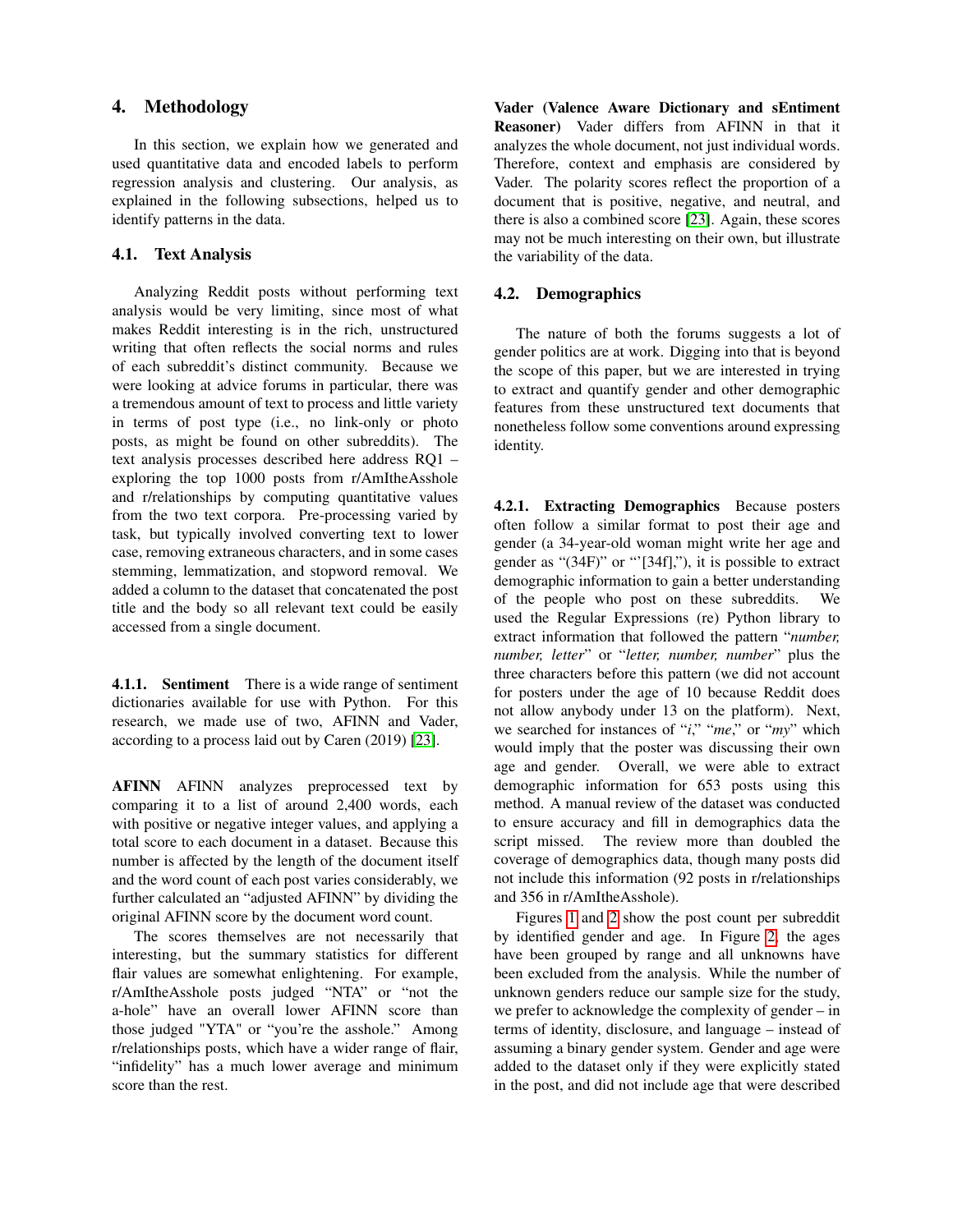as a range, such as "20s" or "30s." We avoided coding genders for posts that one might *assume* were written by a binary cisgender heterosexual man or woman because although we observed a very low number of non-binary posters in our dataset, we cannot be certain that is representative of the user community. We did not, for example, assume that just because a person referred to their *husband* they were automatically a *wife* (even without getting into creative uses of such language within the gender expansive community). Unless the poster explicitly identified themselves or used clearly gendered language to refer to themselves, their gender remains unknown.

<span id="page-4-0"></span>

Figure 1: Post Count By Identified Gender.

<span id="page-4-1"></span>

Figure 2: Post Count By Identified Ages.

4.2.2. 'Masculine' and 'Feminine' Words Overall, r/relationships had 90% coverage for poster demographics, while r/AmItheAsshole only had 64% coverage. Moreover, the manual review process made some of the differences in identity disclosure practices

between the subreddits obvious. R/relationships posters nearly always shared their age and gender, as well as the age(s) and gender(s) of people they write about, in a semi-structured format near the beginning of a post. R/AmItheAsshole posters, however, did not consistently share this information, and did not always use the standard format seen in other forums. In fact, our review identified *only* gender *or* age for 138 posts in that subreddit, compared with only 45 partial demographics in r/relationships. Curiously, while r/AmItheAsshole posts were less likely to explicitly disclose the poster's identity, they routinely state the ages and genders of people the post discussed. The poster's ages ranged from 13 to 60. The gender breakdown can be seen in Figure [1.](#page-4-0)

Caren (2019) [\[23\]](#page-9-22) described a process for making use of custom and specialized word lists, with "male" and "female" words as an example. While the original source of those lists, a browser add-on that "swaps" gendered words on websites, included hundreds of words to accommodate a wide range of content, our use case is more narrow, so simplified, brief lists of "masculine" and "feminine" words were created to suit our purposes, primarily covering gendered words for related people advice-seekers are likely to post about, such as *mother* and *father*, *girlfriend* and *boyfriend*, *wife* and *husband*. We considered whether "gender neutral" word lists could also be created to include gender-diverse posters, but decided against it, as it seemed likely to result in false positives.

### 4.3. Similarity

There are many vector space modeling tools that calculate cosine similarity scores for a set of text documents. We wanted one that would help us explore both similarity and uniqueness and let us add a single score to our dataframe for further analysis. Doc2vec compares documents (which could also be longer posts or descriptions) and assesses the similarity between them on a n-dimensional space. The use of Doc2Vec has been common for similar tasks such as identifying unique movie plot descriptions [\[24,](#page-9-23) [25\]](#page-9-24).

First, we transformed the corpus into document vectors, then trained an auto-encoder neural network to predict the vectors. The auto-encoder accuracy score takes into account both predicted and actual vectors, with any result above 0.95 being excellent. The scores for each subreddit surpassed this threshold. Further, we generated the top five most unique posts for each subreddit. To get the singular similarity score and apply it to each document, we calculated the cosine similarity between input vector and the output vector of  $i^{th}$  data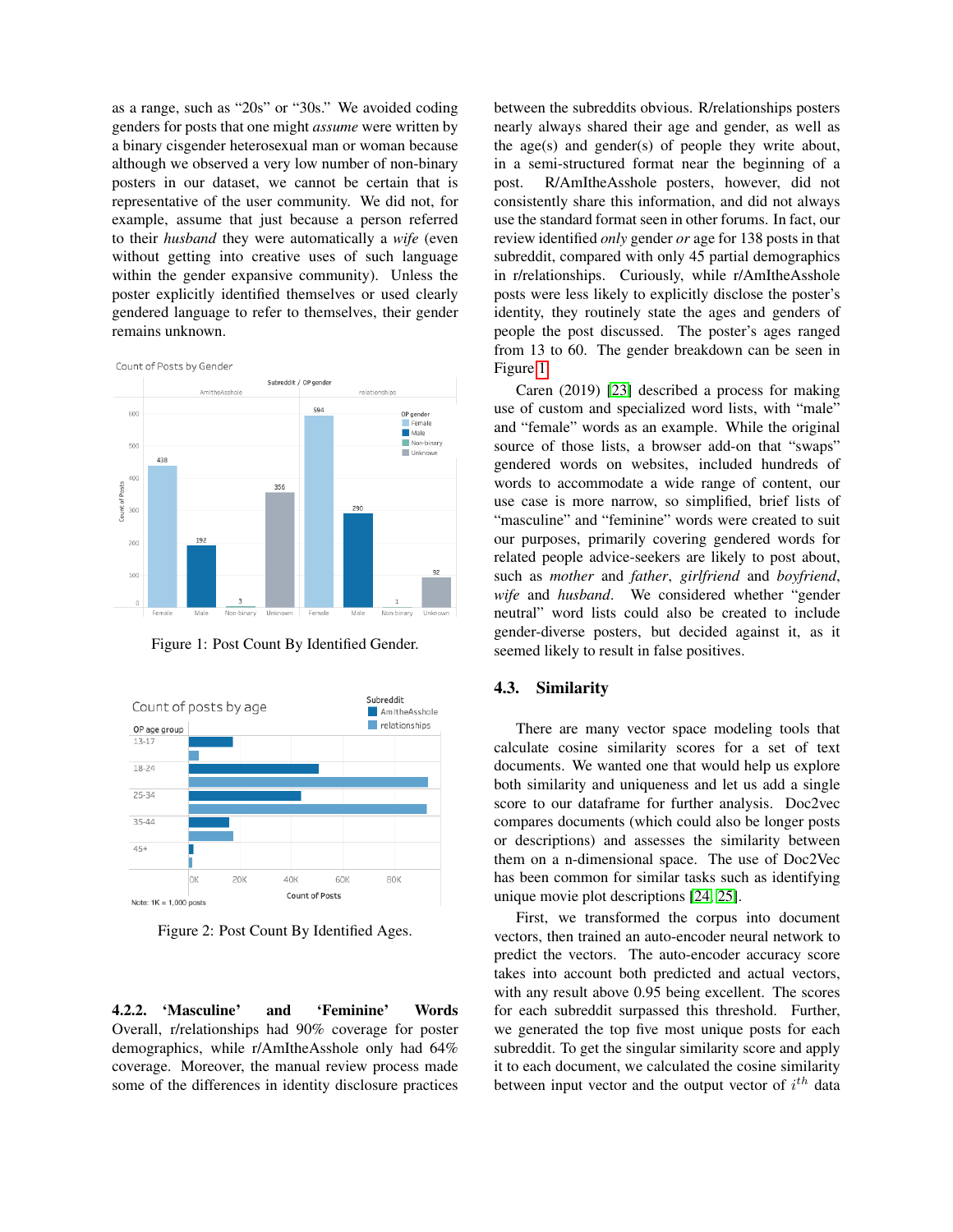point.

To better understand the content of the posts in r/relationships and r/AmITheAsshole, we extracted a list of post titles, parsed the text into individual tokens, and examined the nouns and verbs they contained. Then we classified and applied parts of speech tagging using the Python NLTK library. To reduce token redundancy, we normalized verb and noun tokens, then filtered by base word to group variants, and sorted by frequency.

#### 4.4. Feature Generation

Features 1-4 in the following list were generated directly from the Reddit API. We define these Reddit features as interaction metrics that may be a predictable outcome. The rest of the features – numeric, and required for statistical analysis – were generated using the text analysis processes described in the previous section, and can be described as follows:

1) gilded: numeric value between 0 and 4 denoting the number of paid "gold" stars that were given to a particular post.

2) num\_comments: numeric value between 0 and 6,821 indicating the number of comments on a post.

3) score: numeric value between 1 and 35,188, representing the total number of upvotes minus the total number of downvotes.

4) upvote\_ratio: numeric value between 0.55 and 1 representing the ratio of upvotes vs. downvotes.

5) afinn\_score: calculated numeric value between -98 and 133 representing a measure of sentiment analysis.

6) word\_count: calculated numeric value between 74 and 6,494.

7) afinn adjusted: calculated numeric value between -22.047244 and 27.108434 that accounts for word count.

8) vader compound: calculated numeric value between -0.9994 and 0.9999 representing a normalized, weighted composite sentiment score.

9) vader\_neg: calculated numeric value between 0 and 0.293 representing the proportion of a text that has a "negative" sentiment score.

10) vader\_pos: calculated numeric value between 0.011 and 0.29 representing the proportion of the text that has a "positive" sentiment score.

11) masc\_words: calculated numeric value between 0 and 210 based on a list of "masculine" words created for this task.

12) fem\_words: calculated numeric value between 0 and 337 based on a list of "feminine" words created for this task.

13) cosine\_similarity: calculated numeric value between -0.167519 and 0.99984 based on Doc2Vec.

14) OP\_demographics: the age and gender of the poster, formatted as "age,gender".

15) OP\_age: the age of the poster, expressed as a number.

16) **OP** gender: the gender of the poster, expressed as either m (male), f (female), n (nonbinary), or unknown.

#### 5. Results and Discussion

In the following subsections, we discuss our results.

### 5.1. Sentiment Polarity

To answer RQ1, we extracted several natural language features from Reddit posts. We captured each poster's age and gender whenever possible. Overall word count, as well as a count of how many matches against our "gendered word lists" existed for masculine and feminine words, are simple calculations. To quantify sentiment, we used two algorithms, AFINN and Vader, to generate a total of five numeric features, AFINN score, AFINN adjusted for post length, Vader compound, Vader positive, and Vader negative. To explore language and similarity, we generated a cosine similarity score for each post, and performed additional text processing to determine how often words were used in each subreddit, including part-of-speech analysis.

Our comparison of the two sentiment detection algorithms – AFINN and Vader – show that for this dataset, AFINN (adjusted for document length) and Vader compound disagree on the positivity or negativity about 35% of the time, with Vader being more than twice as likely to consider a post to have a positive sentiment when AFINN calculates it as having a negative sentiment.

#### 5.2. Subreddit Comparison

To answer RQ2, we compared the subreddits in terms of length, demographics, sentiment, commonly used language, and gender. These features, paired with qualitative explorations of each subreddit and and its community rules, enabled us to make observations about the nature of personal disclosures and relationships of interest for users of these forums.

Broadly speaking, r/relationships posts are, on average, 55 words longer than the average r/AmItheAsshole post, and more than 90% of those include semi-structured demographic disclosures compared to just 64% of r/AmItheAsshole posts. While manually reviewing the data for age/gender disclosures missed by the automated extraction, we observed a marked difference in each community's norms around such information which other researchers such as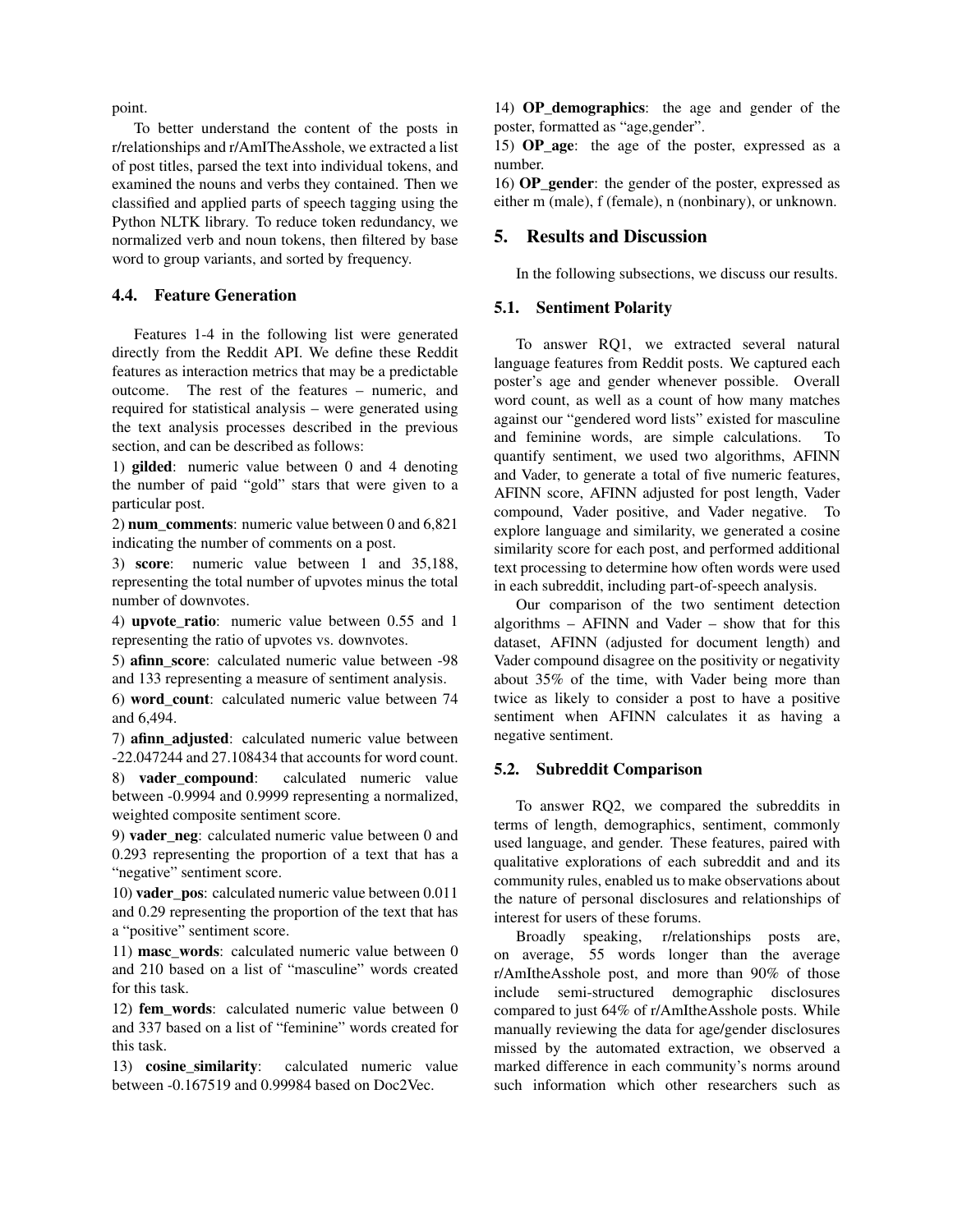Botzer, et. al. (2021) [4] had also observed. Posters on both subreddits routinely shared identity markers about the subjects of their posts (e.g., wife, father-in-law, children), but many r/AmItheAsshole posts failed to explicitly identify themselves in the same way. In some cases, their identities were stated as part of the post narrative or in an edited comment added to the post body in response to community feedback ("I'm a woman, not a man"). There were also more partial disclosures, that is, only age or gender (see Table [2\)](#page-6-0).

<span id="page-6-0"></span>

|                   |     | r/relationships r/AmItheAsshole |
|-------------------|-----|---------------------------------|
| Both age & gender | 866 | 516                             |
| Only age          | 19  | 21                              |
| Only gender       | 26  | 117                             |

Table 2: Demographics Disclosure for Each Subreddit.

When comparing the rules dictating participation and moderation on each subreddit, the reason becomes clearer. One requirement of r/relationships is that each post much include a "TL;DR" (too long; didn't read) summarizing their ask, which could account for the difference in average length. The primary rule on r/relationships is that ages, genders, and relationship length are required components of any post, which is not the case on the other forum, where (humorously enough) the first rule is "Be civil." Curiously, r/AmItheAsshole's strictly enforced rules describe it as "NOT an advice sub," though in the context of this analysis we'd argue that asking both what one *should do* and what one *may have done wrong* have behavioral implications for human interaction.

The subreddits' distinctive rules and structure also affect how we might compare the two on the question of flair. On r/AmItheAsshole, flair is used by moderators to label judgment: "ass" for predominantly "YTA" (you're the a-hole) responses and "not" for "NTA" (not the a-hole). Other judgments exist on the site that are not found in this dataset, reflecting situations like "no one's the a-hole" and "everyone's an a-hole." Posts without a final verdict have no flair at all. R/relationships uses flair to classify posts by topic, predominantly "Relationships" and "Updates," but also "Non-Romantic," "Infidelity," "Breakups," and so on. Posters assign their own flair after submitting a post. Because of these major differences in the nature of each subreddit's flair, we were limited in how effectively we can compare them on a feature level. For example, when we looked at whether there are gender differences among flair labels, only a few outliers emerged. 45% of unknown gender posts in r/relationships have a "new" label, and may be edited post-submission to

comply with the rules. On r/AmItheAsshole, where "NTA" outnumbers "YTA" 8-to-1 and there are more than twice as many female posters than male, men are disproportionately likely to receive an "you're the a-hole" judgment (17.7% of men's posts vs. just 6.8% of women's).

A minor difference between the subreddits was observed regarding posts that explicitly called out their use of alternative profiles for the purpose of anonymity. 48 r/AmItheAsshole posts used "throwaway" or "anon" compared with 27 r/relationships posts. This represents too small a sample in our dataset for deeper analysis, but could be explored in future with targeted sampling methods.

5.2.1. Sentiment We calculated sentiment using two different models, AFINN and Vader. In aggregate, Vader showed few subreddit-level differences, but AFINN did. Looking at AFINN scores (adjusted to account for the effect of document length), r/relationships have a wider range of both positive and negative scores compared with r/AmItheAsshole, and its average score is slightly positive instead of slightly negative (see Table [3\)](#page-6-1). There were some outliers when we further analyzed AFINN by flair and gender, but they were unlikely to be significant, as they represent relatively low-frequency groups (less than 1% of the dataset): Female r/AmItheAsshole posts with no flair, male update posts in r/relationships, and infidelity posts by posters whose gender is unknown. Overall, sentiment does not offer much in the way of useful differentiation between the subreddits.

<span id="page-6-1"></span>

|              |     | r/AmItheAsshole | r/relationships |
|--------------|-----|-----------------|-----------------|
| <b>AFINN</b> | Avg | $-0.97$         | 1.05            |
|              | Min | $-13.99$        | $-22.05$        |
|              | Max | 12.36           | 27.11           |
| Vader        | Avg | 0.91            | 0.92            |
|              | Min | $-1.00$         | $-1.00$         |
|              | Max | 1.00            | 1.00            |

Table 3: Comparison of Adjusted AFINN and Vader Compound Sentiment Scores for Each Subreddit.

5.2.2. Language We compared these subreddits on a word frequency level to get a sense of whether common themes emerged. Looking at just verbs, we found that r/AmItheAsshole post titles disproportionately use verbs like *tell*, *want*, *get*, *refuse*, *give*, and *let*, while r/relationships posters are more likely to *be*, *do*, *feel*, and *know*. It makes sense that users of the former's arguably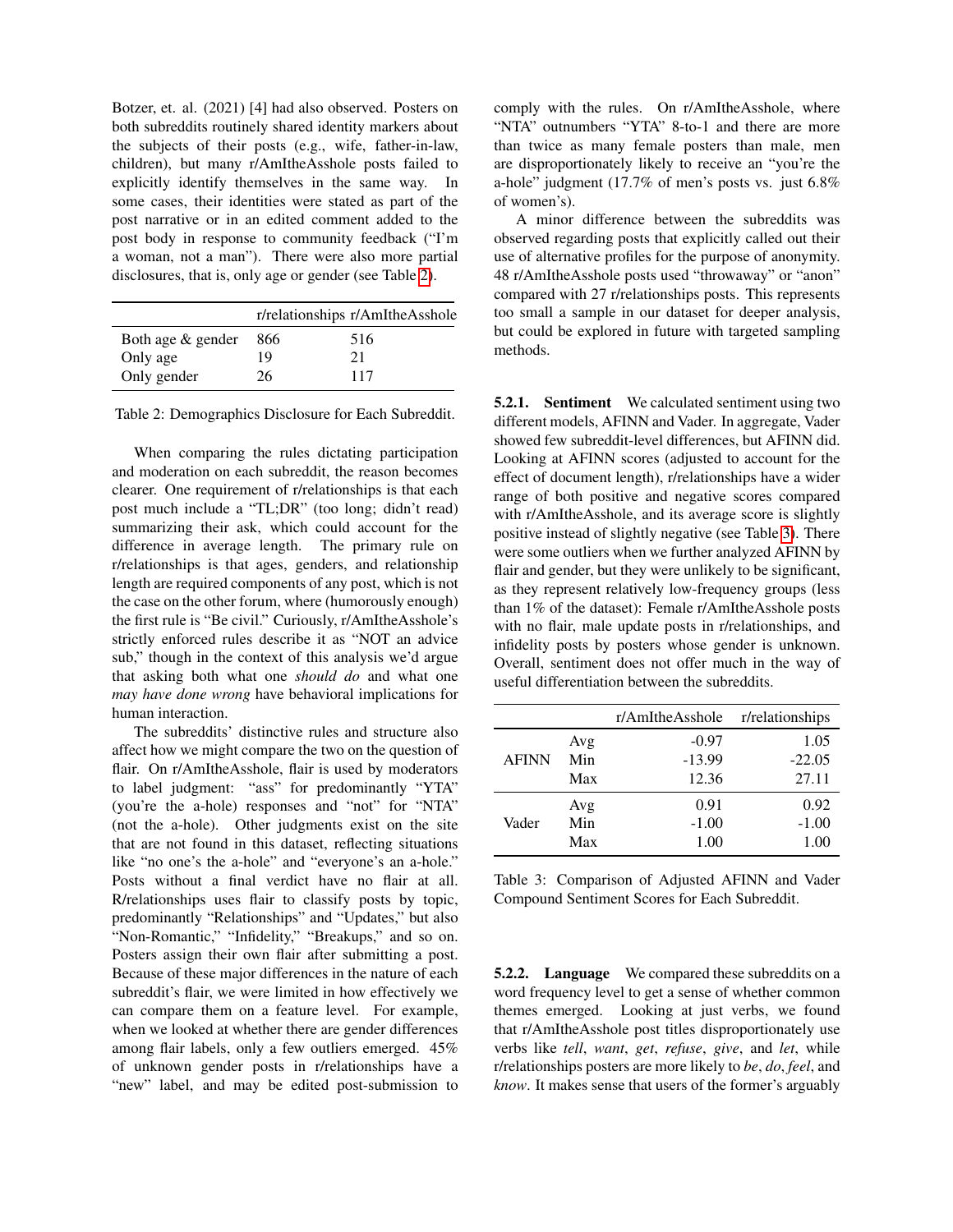more "aggressive" forum might be more interested in what they (or others) desire or say, while the latter demonstrates more interiority. Switching to nouns, we see prominent use of (often gendered) words for relations, but interestingly, r/AmItheAsshole posts tend toward family terms like *mother*, *sister*, *daughter*, *husband*, *father*, *brother*, *family*, *wife*, *kid*, *son*, and *parent*, while the advice-seeking r/relationships posters use more *I*, *boyfriend*, *girlfriend*, *relationship*, and *partner*.

In addition to most of these nouns being gendered, they also suggest some clear divergence in the nature of these forums in terms of the information posters seek as well as disclose about themselves. Cosine similarity enabled us to compare the subreddits at the word level, and additionally, to explore uniqueness at the post level. Table [4](#page-8-0) shows the post titles for the top five most unique entries in both subreddits.

5.2.3. Genderedness When we dig into expressed gender identity and gendered word use, we find that in general these subreddits are broadly, but not exclusively, cisheteronormative. Just four posts could be attributed to gender diverse individuals; while we did not call out posts that described a binary transgender experience, we observed that this is not a common theme. In r/AmItheAsshole especially, where a large percentage of posters do not explicitly state their own gender identity, there may be a presumption of gender from context if we assume heteronormativity (which we did not). Differentiating between those posts where the user deliberately concealed that aspect of their identity from those where the user assumed they would be read as their assigned gender, based on a provided description of their relationship(s) with others, could be a project unto itself. Users may make these assumptions, but careful researchers should not. For those posts where we *can* safely account for gender, we explored the relationship between gender and gendered language for these subreddits:

1) While women's r/relationships posts used gendered language more than twice as often as men's, women's used almost three times as many masculine words as feminine. On the other hand, men's posts had a similar ratio of feminine words to masculine.

2) Similarly, r/AmItheAsshole posts by men used gendered language half as much as women's and men used twice as many feminine words than masculine. Women's posts used only slightly more masculine words than feminine.

3) Women's posts are, on average, 12 words longer than men's on r/relationships, and 35 words longer on r/AmItheAsshole. Posts with an identified gender are around 30 words longer than those without on both subreddits.

4) On r/relationships, women's posts garner more comments on average than men's (36 vs. 29 comments), but posts where the gender is unknown, the average is higher than both (42 comments). On r/AmItheAsshole, men's posts have more comments on average (602 vs. 547 for women and 499 for unknown).

5) Looking at average sentiment, r/relationships posts by men are marginally more "positive" than those by women according to both AFINN (adjusted; 1.4 vs. 0.95) and Vader (compound; 0.36 vs. 0.27). The opposite is somewhat true for r/AmItheAsshole: women's AFINN adjusted scores are less negative than men's (-0.74 vs. -1.23) and Vader compound scores more positive (0.33 vs. 0.24). That these models disagree on positivity/negativity suggests there may be some language used more often in r/AmItheAsshole posts that's computed as negative in only one model (like the word "asshole," for example).

The nature of r/AmItheAsshole's flair assignments gives us the opportunity to explore the relationship between gender and crowdsourced behavioral judgments (i.e., who's the a-hole). While "YTA" posts are undersampled in our dataset and women outnumber men, men are more likely to receive the "a-hole" judgment: 17.7% of men's posts vs. 6.8% of women's. But in terms of total "YTA" posts, a plurality are earned by those with an unknown gender. To explore this difference further, we would need to collect more data that oversamples for less-common flair values, including "YTA."

### 5.3. Engagement Metrics

To answer RQ3, we investigated whether there were any correlations between natural language features and post engagement metrics in our dataset. First, we compared engagement across subreddits. R/relationships posts received far fewer comments – 34, on average, compared with r/AmItheAsshole's 540. In fact, of our sample, r/AmItheAsshole post engagement metrics towered over r/relationships overall. This was reflected in the score, a straightforward measure of total upvotes minus downvotes. Despite scraping the "top 1,000" posts in each subreddit for the same time period and at the same time, r/relationships includes at least one post with no comments at all and a score of just one. The *minimum* score of an r/AmItheAsshole post in this dataset is more than seven times higher than the *average* score for r/relationships (673 vs. 87). One might attribute an inflated upvote ratio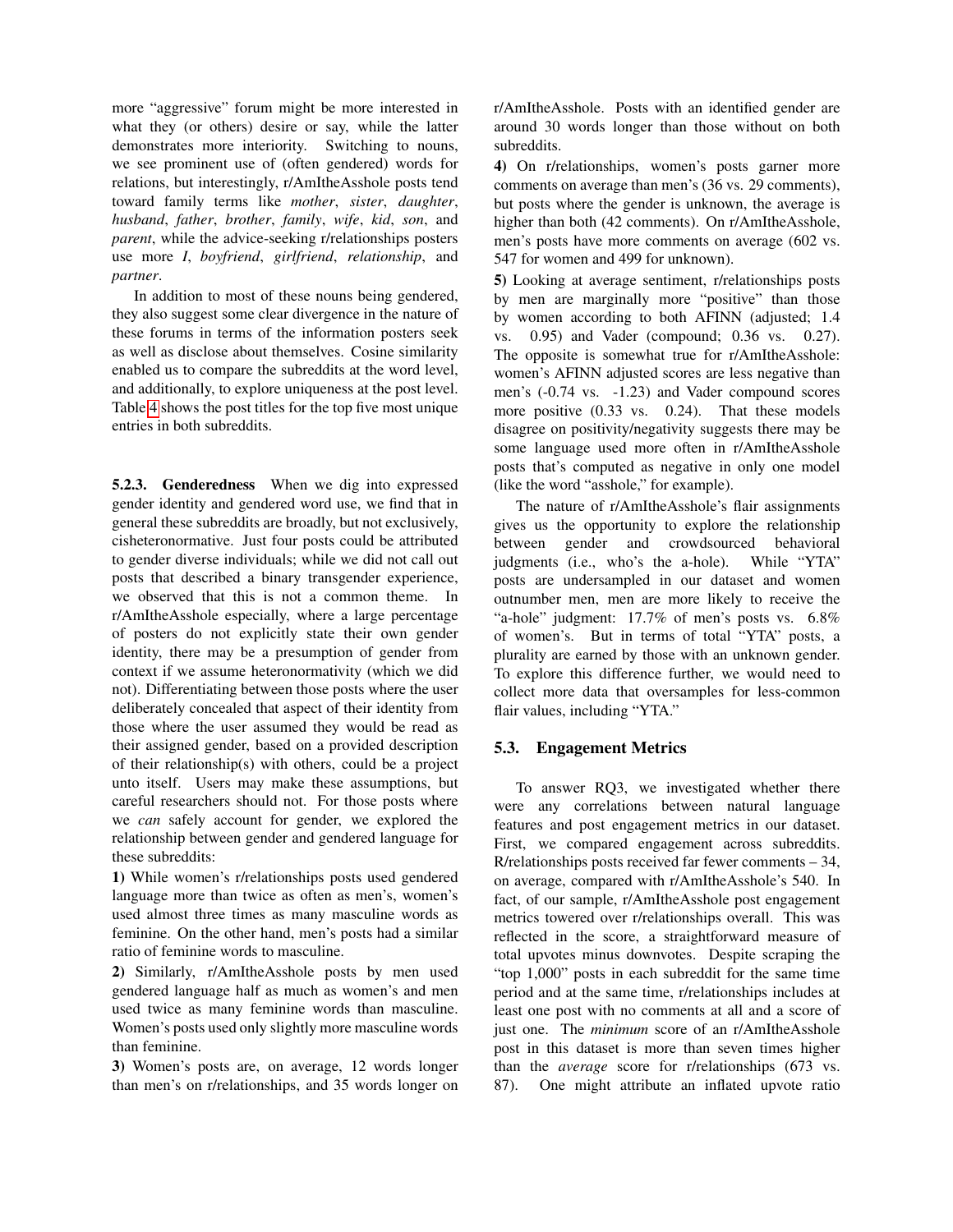<span id="page-8-0"></span>

| Post Title                                                                                                                                   | Cosine Sim Val |
|----------------------------------------------------------------------------------------------------------------------------------------------|----------------|
| r/AmItheAsshole Subreddit                                                                                                                    |                |
| AITA for telling my mum that she is creating a future drug addict                                                                            | $-0.09337831$  |
| AITA for telling my SIL who is a professional chef to stop being<br>a loudmouth after she decided to be a backseat cook in my kitchen?       | $-0.11074713$  |
| AITA for not learning my husband's native language?                                                                                          | $-0.11149485$  |
| AITA for correcting people who assume my stepmom is my mom?                                                                                  | $-0.11463856$  |
| AITA for not giving a bully's mom a promotion?                                                                                               | $-0.12220774$  |
| r/relationships Subreddit                                                                                                                    |                |
| I 28M when on a date with 30F, seeking communication advice<br>between dates                                                                 | $-0.18039174$  |
| $My(22F)$ boyfriend (28M) only tells me he loves me during sex                                                                               | $-0.14639542$  |
| $My(32m)gf(530)$ ex husband $(m?)$ is back with the girl he left her for<br>and I think it bothers her                                       | $-0.13790806$  |
| Guys who's gf has "he's just a friend" friend                                                                                                | $-0.09033157$  |
| I (20F) had a crush on a now unavailable friend $(21M)$ , who (along<br>with his new GF) is now asking me what's wrong. What do I tell them? | $-0.08882173$  |

Table 4: Titles of Top Five "Most Unique" Posts in Each Subreddit According to Cosine Similarity Score.

on r/AmItheAsshole to the community rule against "downvoting a-holes," but the score demonstrates overall higher engagement not fully explained by that community standard. Other researchers have offered explanations for this upvote phenomena, such as that dissent is affectively discouraged in subreddit communities because "defection from normative community values (as indicated by downvotes) harbors emotional consequences and attention rewards" (Davis et al., 2021, p. 13 [\[19\]](#page-9-18)). Higher comment counts could also be related to subreddit rules: debate is banned on r/AmItheAsshole while judgment is swift, lowering the bar for contribution compared with r/relationships, which may require a more thoughtful response than "NTA." Although r/relationships has more subscribers, it's r/AmItheAsshole posts that tend to go "viral," perhaps attracting engagement from Reddit users who do not regularly participate in the community. However, this dataset includes neither post username information nor comments, so the question of virality and the nature of community participation is best left for future study.

However, if we look at how much engagement metrics correlate with the computed and extracted language features in our dataset, the relationship is very weak at best, both overall and for each subreddit. Although the correlation coefficients are low overall, we were particularly interested in the impact of uniqueness, as represented by low cosine similarity. If we graph cosine similarity scores, it is clear that a vast majority of posts are very similar, 0.50 or greater. There are 138 posts with negative similarity scores and 555 if we include all posts with a score of 0.25 or less. There are slight differences between the subreddits in terms of correlation between similarity and engagement.

# 6. Conclusions and Future Work

In this work, we developed a methodology to extract demographic information from a social media site where user demographics are neither always shared, nor presented in a structured format. We investigated what natural language features could be extracted from unstructured Reddit post text, compared two advice-oriented subreddits in terms of those features, and looked for correlations between language features and engagement metrics. The features we extracted included sentiment, similarity, word frequency, and in-text demographics. We examined how the post authors' self-disclosures reflect the unique communities in which their posts are shared and how the authors' language use choices might be related to broader social patterns. We found some differences between r/AmItheAsshole and r/relationships, especially in terms of word frequency, demographics disclosure, and gendered language, but nothing significant in terms of sentiment or overall similarity. A more in-depth analysis of parts-of-speech tagging seems like the best path forward in terms of text analysis. We obtained the most common verbs and nouns found in the top 1000 posts of each of the r/relationships and r/AmItheAsshole subreddit communities, which could be a practical tool to help the scholarly community